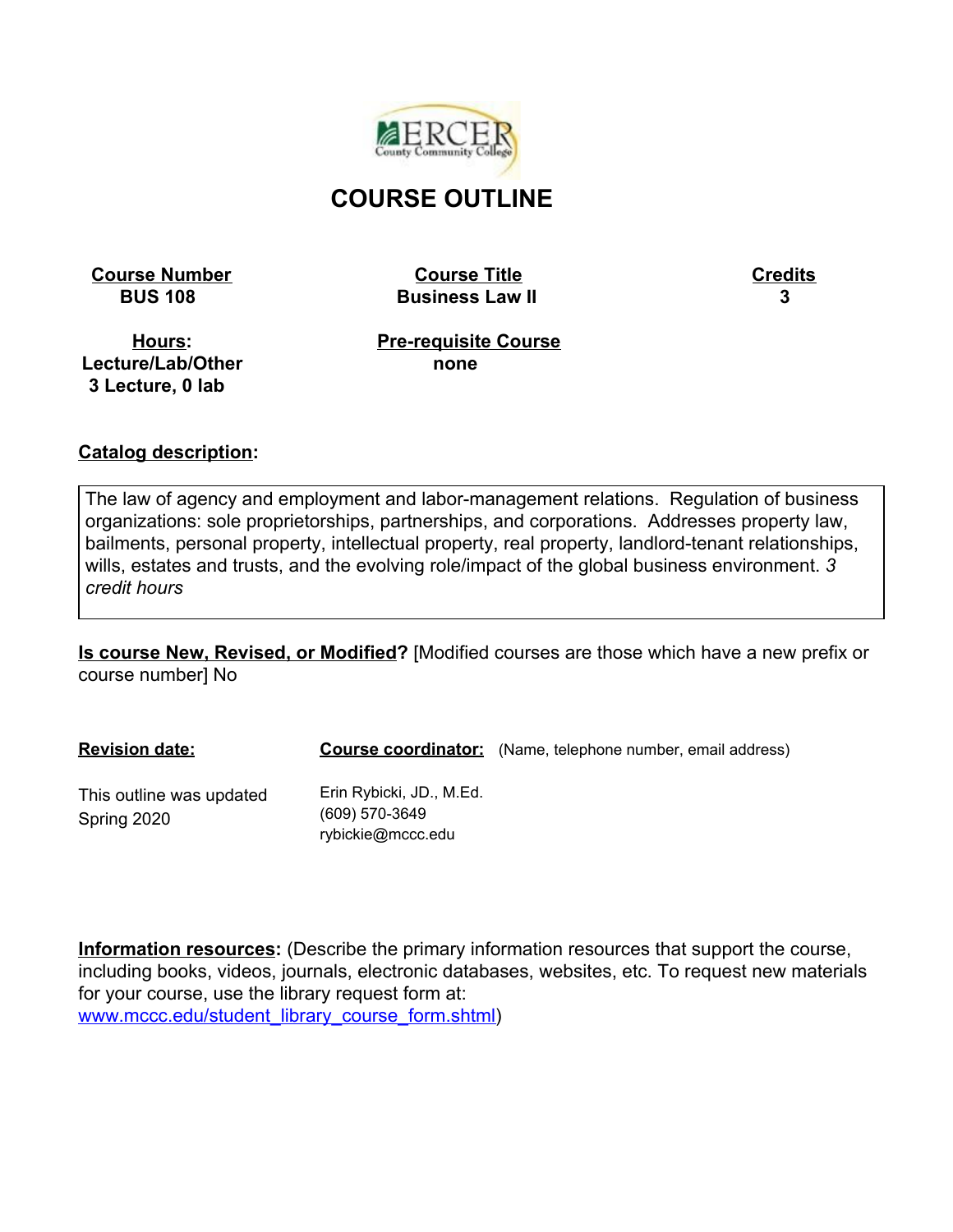#### **Supplemental Materials:**

All materials should be provided to the students via their Blackboard course. This course is offered in an online delivery option. Therefore, supplemental materials are supplied online and students are expected to submit assignments through Blackboard.

**Other learning resources:** (Describe any other student learning resources that are specific to this course, including any special tutoring or study group support, learning system software, etc.) N/A

### **Course Competencies/Goals:**

#### *The student will be able to:*

- **Course Competency One**: Students can identify the different types of business organizations and explain the legal benefits and legal burdens of each type of business organization.
- **Course Competency Two**: Students understand a variety of business law doctrines, and can apply the appropriate business law concepts to practical business law scenarios.
- **Course Competency Three**: Students can apply federal and state workplace discrimination prevention laws to realistic business and employment scenarios.
- **Course Competency Four:** Students can recognize and and apply the basic law and legal doctrine relating to real property, intellectual property and personal property.

**Institutional Learning Goals**: The following Institutional Learning Goals apply to this course, as noted in the units below.

**Institutional Learning Goal 1.** Written and Oral Communication in English**:** Students will communicate effectively in both speech and writing.

**Institutional Learning Goal 5**. Social Science: Students will use social science theories and concepts to analyze human behavior and social and political institutions and to act as responsible citizens.

**Institutional Learning Goal 9**. Ethical Reasoning and Action: Students will understand ethical frameworks, issues, and situations.

**Units of study in detail Unit I Understanding Business Organizations** *Learning Objectives*

*The student will be able to…*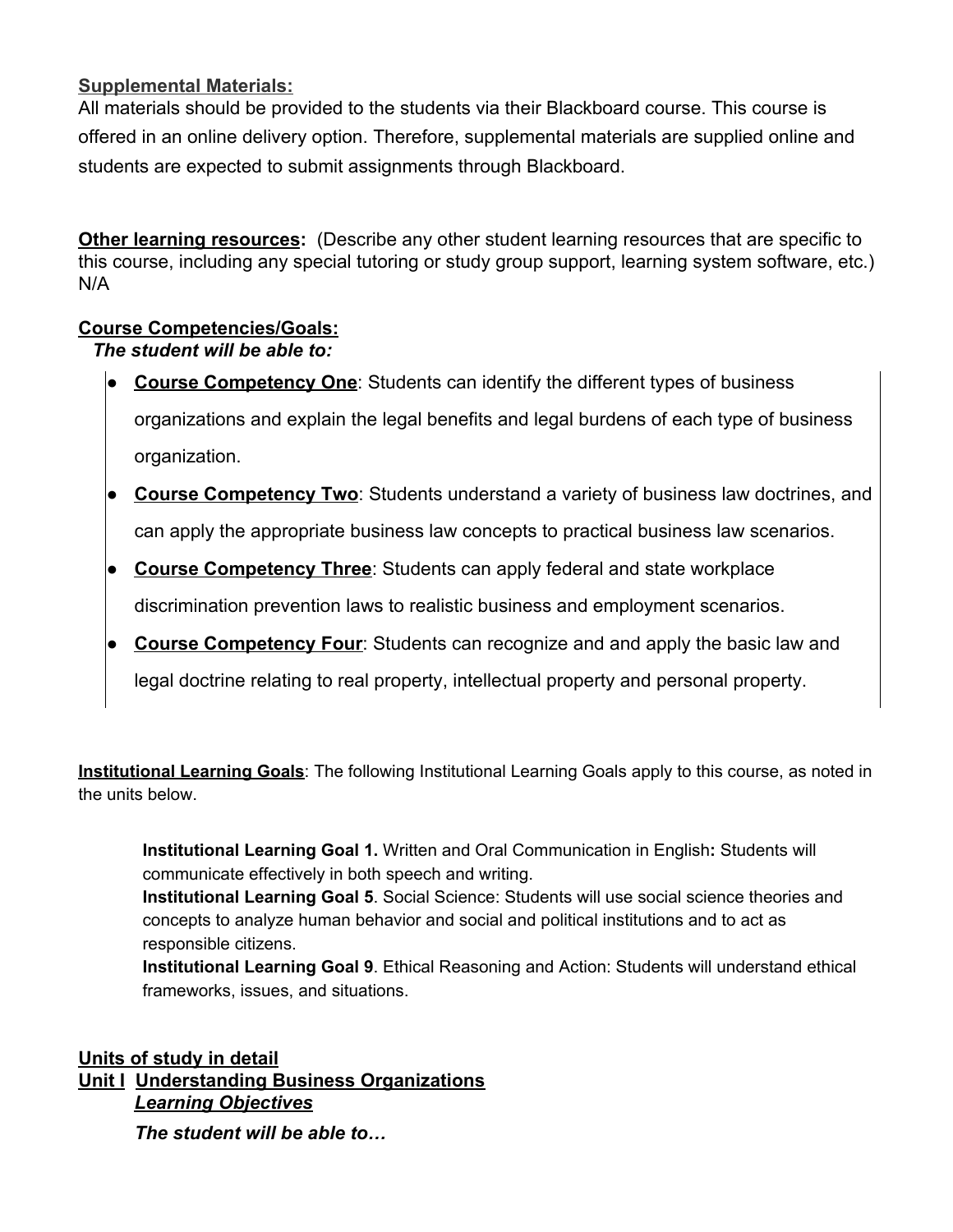- Explain the legal definitions of business organizations, including sole proprietorships, partnerships, limited partnerships, Limited Liability Companies (LLC) and corporations. (CG 1, Institutional Learning Goal 5)
- Explain the benefits and burdens of each type of business organization, including sole proprietorships, partnerships, limited partnerships, Limited Liability Companies (LLC) and corporations. (CG 1, Institutional Learning Goal 5)
- Explain the reason for selecting corporate status and the process to form a corporation. (CG 2, Institutional Learning Goal 5)
- Explain the process of maintaining corporate formalities on an annual basis. (CG 2, Institutional Learning Goal 5)
- Explain the process of piercing the corporate veil and how this affects officers and agents of the corporation. (CG 1, 2, Institutional Learning Goal 5)
- Explain the concepts of shareholders' rights. (CG 1, Institutional Learning Goal 5)
- Explain the process of selecting a name for a business, and the legal relevance. (CG 1,Institutional Learning Goal 5)
- Explain why business owners must have a valid will that addresses their ownership interests. (CG 1, Institutional Learning Goal 5)

# **Unit II Understanding Equal Employment Opportunity Law and Related Employment Laws**

## *Learning Objectives*

*The student will be able to…*

- Describe the concept of employment at will. (CG 3, Institutional Learning Goal 5)
- Describe the concept of workers' rights, including contractual employment and union-related workers' rights. (CG 3, Institutional Learning Goal 5)
- Discuss issues under Title VII of the Civil Rights Act of 1964. (CG 3, Institutional Learning Goal 5)
- Discuss issues under the Americans with Disabilities Act. (CG 3, Institutional Learning Goal 5)
- Discuss select best practices for businesses to prevent workplace discrimination and unlawful employment processes. (CG 3, Institutional Learning Goal 5)
- Read and discuss realistic employment scenarios (CG 2, 3, Institutional Learning Goal 5)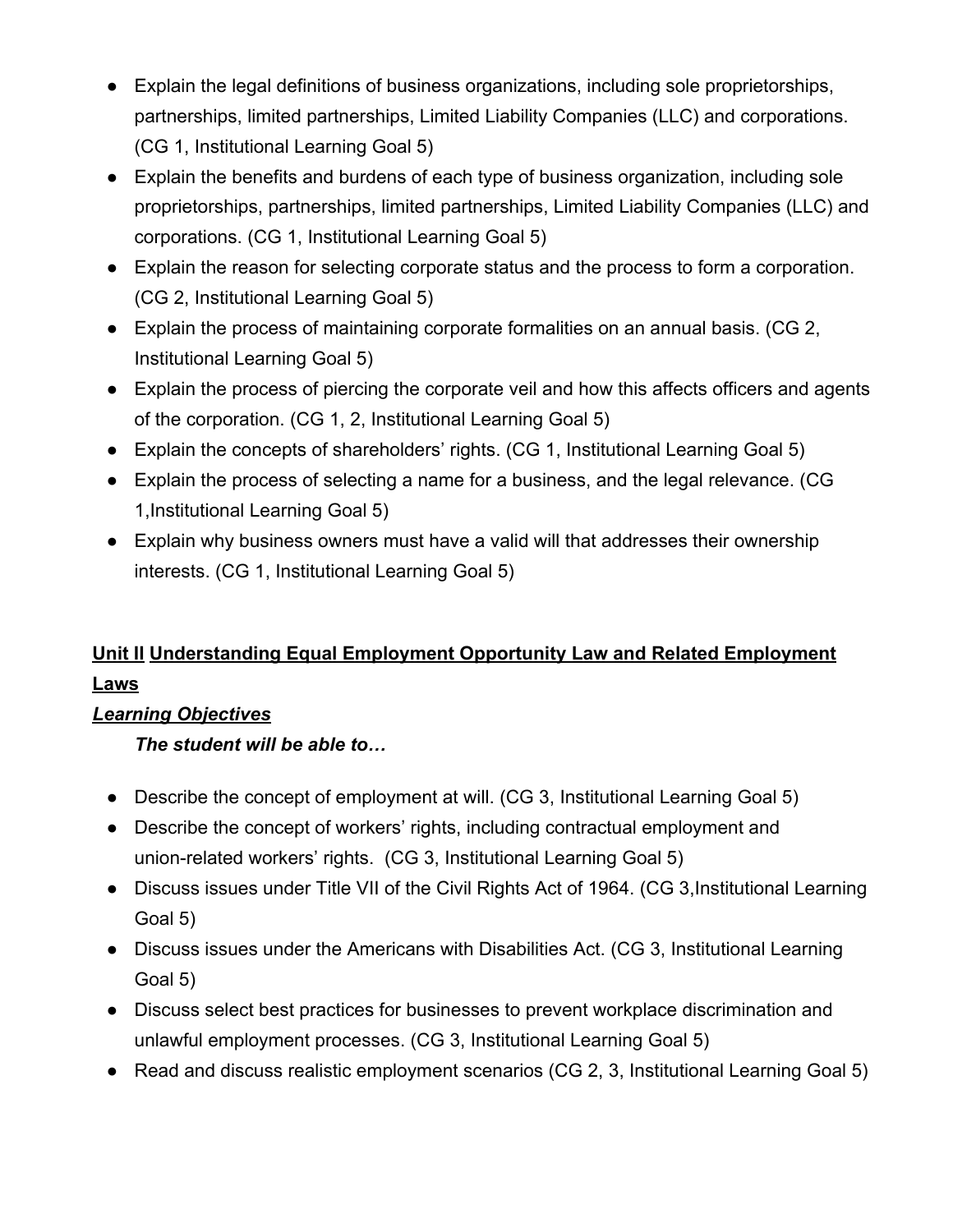# **Unit III Understanding the Law of Principal-Agent Relationships & Employer Liability** *Learning Objectives*

## *The student will be able to…*

- Discuss the elements and application of strict liability. (CG 2, Institutional Learning Goal 5)
- Understand the ethical implications of vicarious liability, in a variety of applications.(CG 2, Institutional Learning Goal 9)
- Draft an essay or response concerning the elements and examples and ethical implications of vicarious liability, and analyze vicarious liability in hypothetical scenarios. (CG 2, Institutional Learning Goal 1)
- Define the concept of a principal and provide an example. (CG 2, Institutional Learning Goal 5)
- Define the concept of an agent and provide an example. (CG 2, Institutional Learning Goal 5)
- Explain the concepts of implied and actual authority. (CG 2, Institutional Learning Goal 5)
- Distinguish between an employer-employee relationship and an employer-independent contractor relationship. (CG 2, Institutional Learning Goal 5)
- Identify the exceptions to the bailor non-liability rule and related expectations. (CG 2, Institutional Learning Goal 5)

# **Unit IV Understanding Property Law (Personal Property, Intellectual Property & Real Property)**

## *Learning Objectives*

*The student will be able to…*

- Define personal property and bailments and provide examples. (CG 4, Institutional Learning Goal 5)
- Define intellectual property and provide examples. (CG 4, Institutional Learning Goal 5)
- Distinguish between a trademark, a trade secret, a patent and a copyright. (CG 4, Institutional Learning Goal 5)
- Analyze the rules of personal property ownership, and apply the rules of conversion. (CG 4, Institutional Learning Goal 5)
- Discuss the rules of ownership for mislaid and lost personal property. (CG 4,Institutional Learning Goal 5)